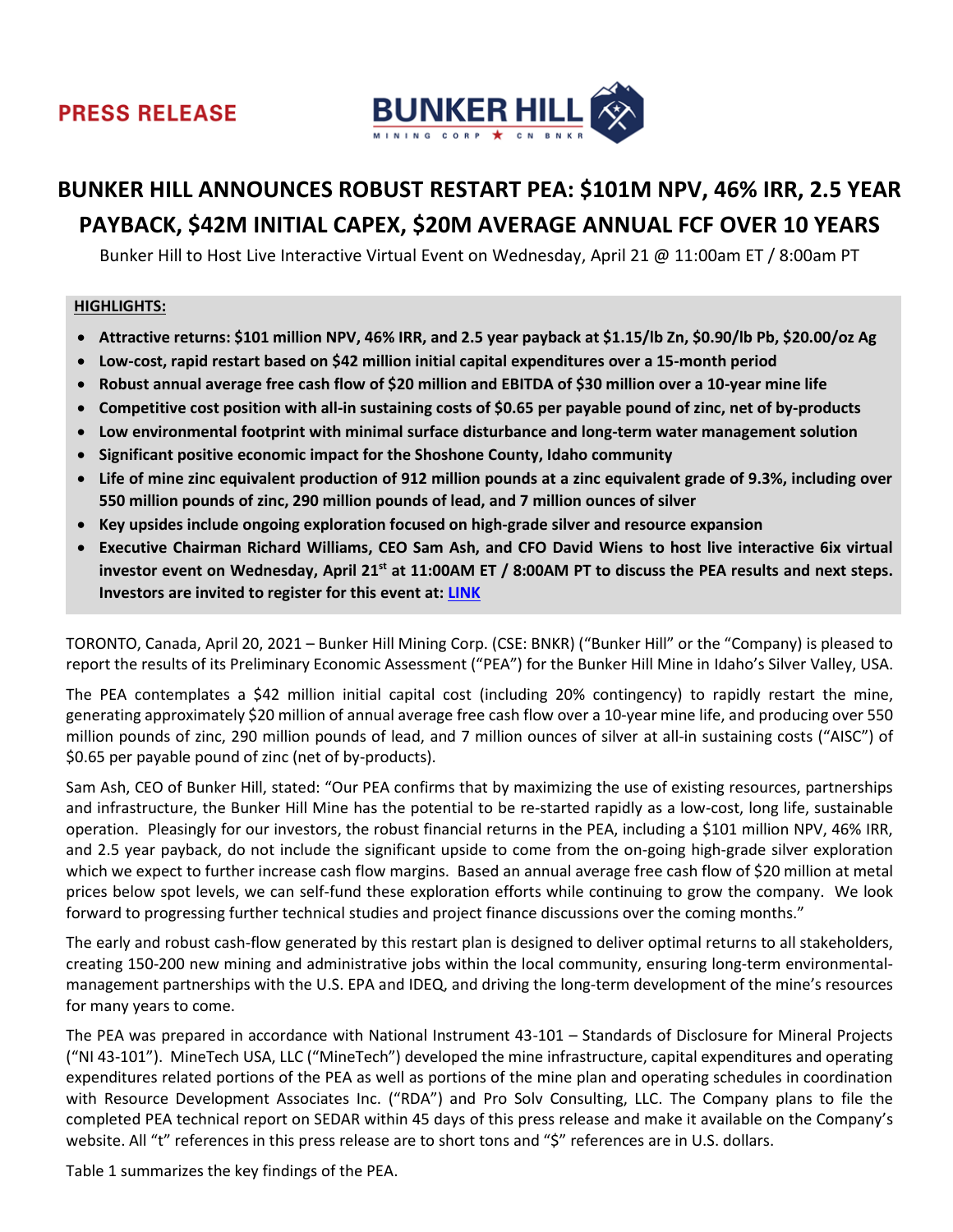#### **Table 1: PEA Summary**

|                                                            | <b>YEARS</b> | <b>YEARS</b> | LIFE OF     |
|------------------------------------------------------------|--------------|--------------|-------------|
|                                                            | $1 - 5$      | $6 - 10$     | <b>MINE</b> |
| <b>Metal prices</b>                                        |              |              |             |
| Zinc $(\frac{5}{lb})$                                      | 1.15         | 1.15         | 1.15        |
| Lead $(\frac{2}{3}$ /lb)                                   | 0.90         | 0.90         | 0.90        |
| Silver (\$/oz)                                             | 20.00        | 20.00        | 20.00       |
| Mine plan                                                  |              |              |             |
| Total mineralized material mined (kt)                      | 2,708        | 2,651        | 5,460       |
| Average annual mineralized material mined (kt)             | 542          | 530          | 536         |
| Average zinc grade (%)                                     | 6.5%         | 4.5%         | 5.5%        |
| Average lead grade (%)                                     | 2.2%         | 3.7%         | 2.9%        |
| Average silver grade (oz/t)                                | 1.0          | 2.1          | 1.5         |
| Average zinc equivalent grade $(\%)$ <sup>(1)</sup>        | 9.3%         | 9.4%         | 9.3%        |
|                                                            |              |              |             |
| Total Production over LOM <sup>(2)</sup>                   |              |              |             |
| Zinc produced (klbs)                                       | 326,273      | 218,138      | 555,977     |
| Lead produced (klbs)                                       | 109,701      | 176,130      | 290,157     |
| Silver produced (koz)                                      | 2,439        | 4,849        | 7,401       |
| Zinc equivalent produced (klbs) (1)                        | 454,538      | 440,315      | 911,773     |
| Average Annual Production <sup>(2)</sup>                   |              |              |             |
| Zinc produced (klbs)                                       | 65,255       | 43,628       | 54,441      |
| Lead produced (klbs)                                       | 21,940       | 35,226       | 28,583      |
| Silver produced (koz)                                      | 488          | 970          | 729         |
| Zinc equivalent produced (klbs) (1)                        | 90,908       | 88,063       | 89,485      |
| <b>Average Unit Costs over LOM</b>                         |              |              |             |
| Opex - total $(\frac{5}{t})$                               | 83           | 74           | 78          |
| Sustaining capex (\$/t)                                    | 12           | 16           | 14          |
| Cash costs (\$/lb Zn payable) <sup>(3)</sup>               | 0.67         | 0.10         | 0.49        |
| AISC: $(\frac{5}{16}$ Zn payable) <sup>(3)</sup>           | 0.78         | 0.33         | 0.65        |
|                                                            |              |              |             |
| Total Cash Flow over LOM (\$'000)<br>EBITDA <sup>(3)</sup> |              |              |             |
|                                                            | 135,071      | 162,947      | 298,018     |
| Pre-tax free cash flow (3), (4)<br>Free cash flow (3), (4) | 101,435      | 131,544      | 232,978     |
|                                                            | 86,107       | 110,391      | 196,498     |
| <b>Average Annual Cash Flow (\$'000)</b>                   |              |              |             |
| EBITDA <sup>(3)</sup>                                      | 27,014       | 32,589       | 29,802      |
| Pre-tax free cash flow <sup>(3)</sup>                      | 20,287       | 26,309       | 23,298      |
| Free cash flow <sup>(3)</sup>                              | 17,221       | 22,078       | 19,650      |
| <b>Financial Returns</b>                                   |              |              |             |
| After-tax NPV (5%)                                         | 100,737      |              |             |
| After-tax NPV (8%)                                         | 78,355       |              |             |
| After-tax IRR (%)                                          | 46.2%        |              |             |
| Payback (years)                                            | 2.5          |              |             |

(1) Zinc equivalency calculated using metal prices shown above and based on recovery rates of 91% for Pb and 89% for Ag and 92% for Zn.

(2) Includes zinc produced in zinc concentrate, lead and silver produced in lead concentrate.

(3) Cash costs and AISC per payable pound of zinc sold, earnings before interest, taxes, depreciation and amortization ("EBITDA"), pre-tax free cash flow and free cash flow are non-GAAP financial measures. Please see "Cautionary Note Regarding Non-GAAP Measures".

(4) Life of mine ("LOM") includes initial capital expenditures.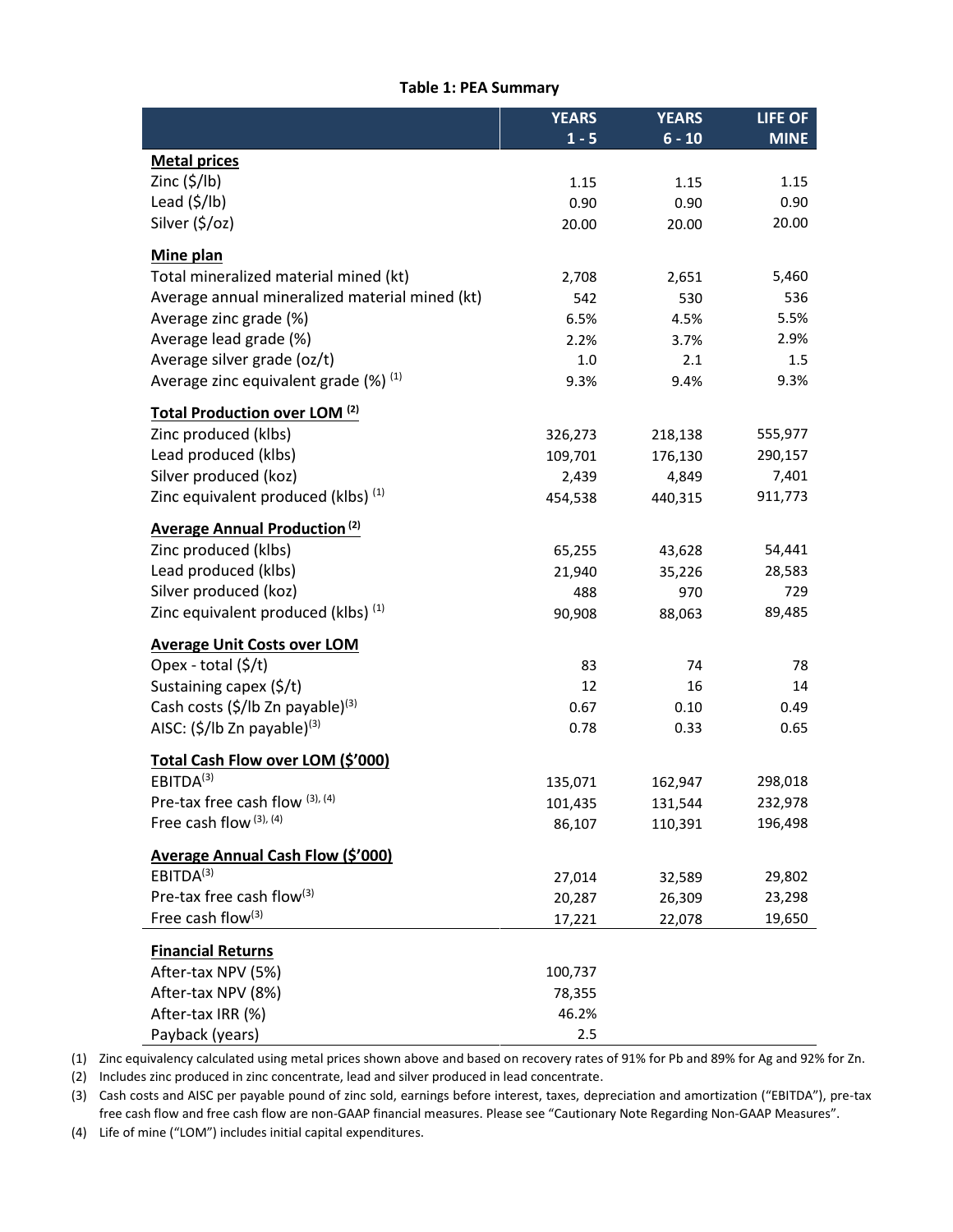The PEA is preliminary in nature and includes Inferred mineral resources that are considered too speculative geologically to have the economic considerations applied to them that would enable them to be categorized as mineral reserves. There is no certainty that the project described in the PEA will be realized. Mineral resources that are not mineral reserves do not have demonstrated economic viability.

# **Sustainability Impacts**

The mine's development and operations will generate between 150-200 new jobs in Shoshone County that will pay twice the county's median household income, on average. This has the potential to reduce unemployment in the county by more than ten percent. Procurement by the mine is projected to inject an additional \$15 million into the local economy annually.

The mine will achieve carbon neutrality in year one of operations while depositing all waste and tailings underground to maintain a minimal environmental footprint. The production of low porosity paste from tailings will be an integral part of long-term water management. By sealing sulfide and pyrite-rich mineralization with paste, production of acid rock drainage will be reduced substantially and permanently. This will reduce the challenge and cost of water management from year one onward.

# **Mineral Resource Inventory**

The Bunker Hill Mine is located in the historic Coeur d'Alene Mining District in Kellogg, Idaho at the base of Silver Mountain. It was operated from 1885 until 1981 when it was closed due to low metal prices, an extended labor strike, and capital short-falls required to meet new environmental standards. Although attempts were made to modernize and operate the mine until 1991, the mill and smelter facilities were removed and reclaimed along with the tailings impoundment. The underground workings, surface portal and shaft access points remain intact along with the mine office and maintenance complex. Given the historic reserves and existing infrastructure, Bunker Hill management has assessed the mine's rapid restart potential, which is the subject of today's published PEA.

The PEA is based on the Bunker Hill Mineral Resource, which was published on March 22, 2021, following the drilling program conducted in 2020 and early 2021 to validate the historical reserves. The PEA includes a mining inventory of 5.5Mt, which represents a portion of the 4.4Mt Indicated mineral resource and 5.6Mt Inferred mineral resource. Given the 10-year mine life, the mine plan has been based on prioritizing higher grade material. The mine production schedule is based on a 5.0% zinc operating cut-off grade and the 3.3% zinc cut-off grade which includes Indicated and Inferred mineral resources.

|                              |                          | Pb%  |        | Zn%  |
|------------------------------|--------------------------|------|--------|------|
| <b>Zinc Resources</b>        | <b>K</b> Tons            |      | Ag opt |      |
| Indicated                    | 4,410                    | 2.00 | 0.69   | 5.52 |
| Inferred                     | 4,569                    | 1.67 | 0.83   | 5.66 |
|                              |                          |      |        |      |
| <b>Lead-Silver Resources</b> | <b>K</b> Tons            | Pb%  | Ag opt | Zn%  |
| Indicated                    | $\overline{\phantom{0}}$ | -    | ٠      |      |
| Inferred                     | 1,050                    | 7.56 | 4.28   | 1.50 |
|                              |                          |      |        |      |
| <b>Total Resources</b>       | <b>K</b> Tons            | Pb%  | Ag opt | Zn%  |
| Indicated                    | 4,410                    | 2.00 | 0.69   | 5.52 |
| Inferred                     | 5,618                    | 2.77 | 1.48   | 4.88 |

Notes: Mineral resources are reported at a zinc cutoff grade of 3.3%. Mineral resources are not mineral reserves and do not have demonstrated economic viability. There is no certainty that all or any part of the mineral resource will be converted into mineral reserves. Mineral resources are reported in situ and undiluted. Mineral resources meet the reasonable prospects of eventual economic extraction due to the fact that the entire vertical extents of the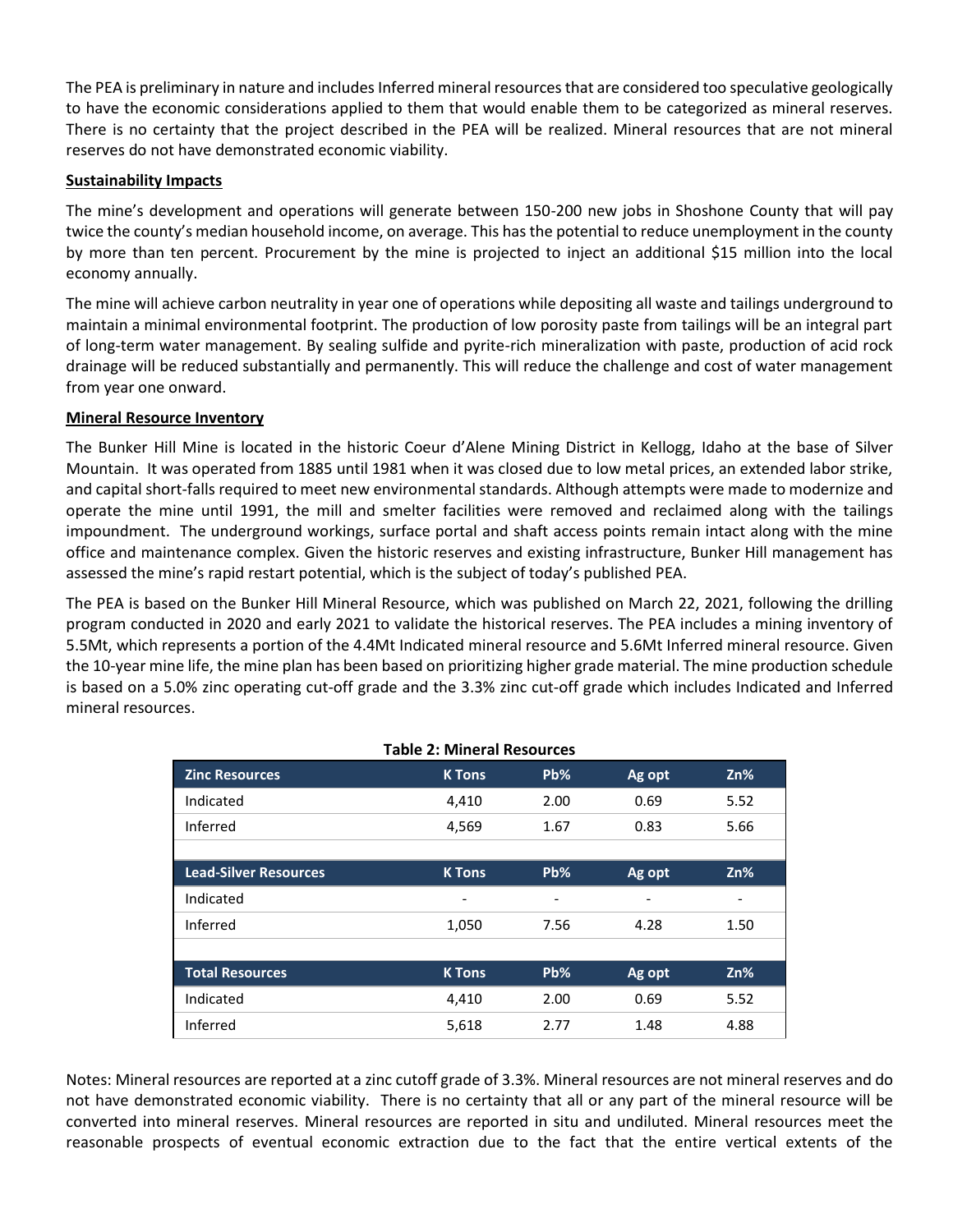mineralization have been developed on mining levels every two-hundred feet. Newgard and Quill were being actively exploited and developed prior to the shutdown of mining operations in 1991. High grade capping was applied to the assays prior to grade estimation. Grades are estimated using Inverse Distance Cubed (ID3) interpolation techniques. Grades were estimated into a regularized 5 ft x 5 ft x 5 ft block model. A bulk density of 11.3 cubic feet per ton was applied to the entire mineral resource based upon historic density values from production records at the Bunker Hill Mine. Two-hundred sixty-one (261) drillholes, totaling 29,380-feet, containing 5,720 Pb, Zn and Ag assays were used in the determination of mineralization. Drill hole data was collected on 5-foot composite intervals which resulted in 4,483 composite assays. Additionally, 4,545 actual production car samples and 394 recent channel sample verification samples were used for the resource estimate. Historic mining voids, stopes and development drifting have been accounted for in the mineral resource estimate. For additional information regarding the mineral resources estimate, please refer to the Company's news release dated March 22, 2021.





# **Infrastructure Overview and Initial Capital Costs**

The vast underground workings, surface portals, mine office, maintenance complex, and 9-level shaft access points for the Bunker Hill Mine remain intact. The Kellogg Tunnel ("KT") portal adjacent to the surface infrastructure connects horizontally by rail to the underground hoisting facilities on 9-level, approximately 9,500 feet to the south. Water seepage above the 9-level drains naturally out of the KT, and laterals below the 9-level must be dewatered prior to production commencement. All water is collected at the portal and sent for treatment. The underground workings are extensive, and only the infrastructure germane to the opening of the mine is being described in the PEA. Several shafts and raises connect to the 9-level and its underground infrastructure is central to the mine and home to the #1 and #2 hoistrooms, material bins, substations and shops. Shafts at the mine are inclined rail; the #1 being the production shaft and #2 materials and personnel.

The mine is currently accessed by the KT and 5-level portals located just above the Town of Wardner.

The utilization of this pre-existing infrastructure allows for a restart of the mine with an initial capital investment of approximately \$42 million, net of pre-commercial production revenue, as detailed in the Table below. Each of the initial capital items listed (excluding pre-production revenue) include a 20% contingency.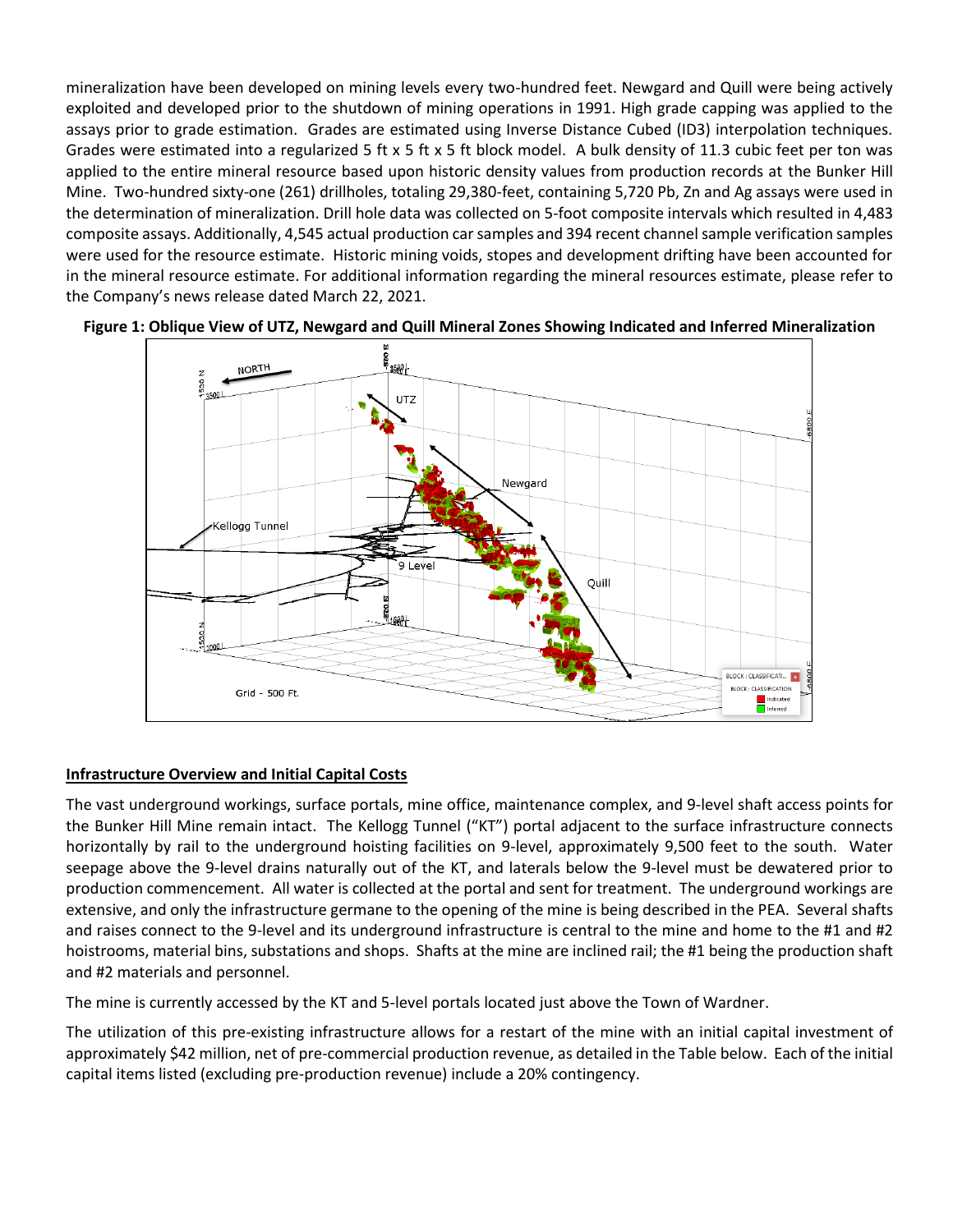| Table J. Illitial Capital       |                        |  |  |  |  |  |  |  |  |  |  |
|---------------------------------|------------------------|--|--|--|--|--|--|--|--|--|--|
| (in \$7000)                     | <b>Initial Capital</b> |  |  |  |  |  |  |  |  |  |  |
| Process plant                   | 25,440                 |  |  |  |  |  |  |  |  |  |  |
| Shaft and tunnel rehabilitation | 7,380                  |  |  |  |  |  |  |  |  |  |  |
| Development                     | 6,446                  |  |  |  |  |  |  |  |  |  |  |
| Other                           | 4,931                  |  |  |  |  |  |  |  |  |  |  |
| Pre-production revenue (net)    | (2, 162)               |  |  |  |  |  |  |  |  |  |  |
| Total                           | 42,034                 |  |  |  |  |  |  |  |  |  |  |

#### **Table 3: Initial Capital**

Mill capacity and power consumption are based on 1,500 tons per day at 90% availability, a Bond Work Index of 14.5 kW-hrs/t and a 150-mesh grind, which is supported by the preliminary metallurgical work. Capital costs include equipment and installation labor. Metallurgical work is ongoing at Resource Development, Inc. ("RDI") and the Company is evaluating multiple sourcing alternatives for processing and equipment.

Other life of mine capital improvements include the following, as set forth in the PEA:

- Connect the 5-level and 9-level with an access ramp
- Remove and replace Shaft#1 hoist and hoist works
- Recondition Shaft #2 hoist and hoist works
- Recondition Shafts #1 and #2; replace the existing rail with a modular track system and associated conveyances
- Install new mine wide power distribution
- Install fiber optic and Sentinel communications from the surface to the main underground facilities
- Install a backfill paste plant on the 5-level; allows efficient access to cement, fly ash and reagents
- Install a primarily gravity backfill distribution system to active and historical mining areas
- Recondition the KT and remove existing rail to convert to rubber tire access
- Introduce rubber tire development to the stopes as required
- Vertical development for muck passes, escapeways and ventilation
- Excavations for milling, flotation and backfilling equipment
- Fan and air control installations
- Tailings water treatment plant

# **Mining**

The Newgard/Quill resource was designed and scheduled utilizing a traditional overhead cut and fill mining method. The cut and fill stopes are accessed via an incline ramp developed between levels. The ramp provides ventilation, utilities, and secondary escapeway, as well as connecting the entire mine with rubber tire access. Long-hole open stoping ("LHOS") is also employed similar to the previous mining extraction methods. The LHOS areas are accessed through existing excavations rehabilitated to modern mining standards. Backfill requirements are provided via an underground paste plant and distribution system.

Production commences six months following the start of construction, targeting 200 tons/day ("tpd") ramping up to 1,500 tpd over a 14-month period. The slow ramp up allows for infrastructure components to be completed and commissioned and to ensure the mine is adequately developed to maintain consistent production. Initially, production will be targeted above the 9-level as the hoists and first 200-foot section of shaft rehabilitation are completed. The mine plan is developed to allow sequential water draw down and shaft rehabilitation between levels as new production horizons are required. This sequencing is continued to the 26-level.

As the mine matures and progresses deeper, the resource transitions from primarily zinc to primarily lead mineralization in Year 9. In Year 8, the mine plan also transitions away from cut and fill production to LHOS for the remainder of the mine life.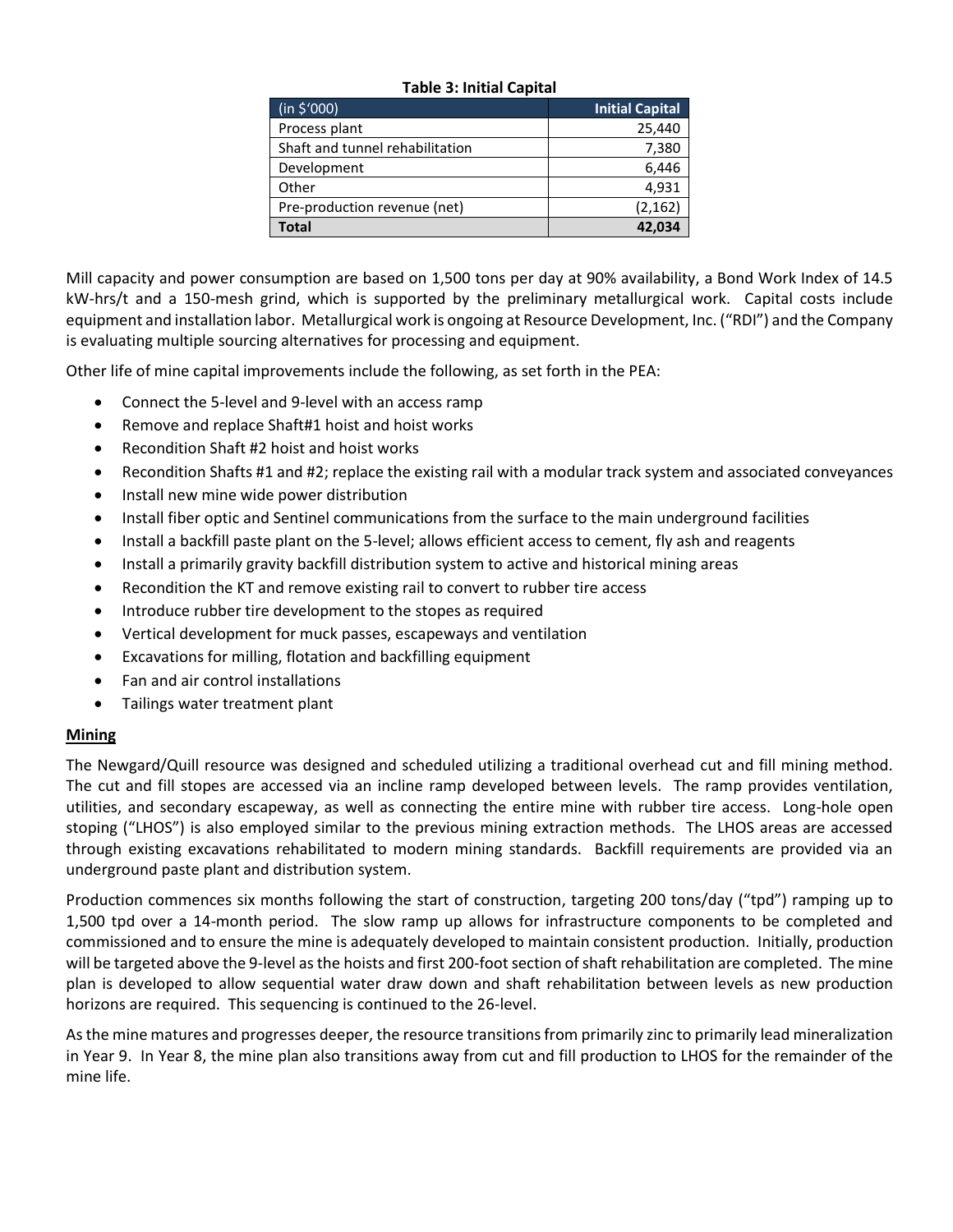Exploration potential is significant throughout the mine. Due to the substantial existing workings, Bunker Hill has the opportunity to delineate specific mineralized zones (zinc or lead) that maximizes cash flow potential depending on commodity pricing.

The mining schedule is presented in the Table below.

| <b>Table 4: Mine Schedule</b>   |              |        |                   |        |        |        |        |        |        |        |         |                            |
|---------------------------------|--------------|--------|-------------------|--------|--------|--------|--------|--------|--------|--------|---------|----------------------------|
| Year                            | Pre-<br>Prod | Year 1 | Year <sub>2</sub> | Year 3 | Year 4 | Year 5 | Year 6 | Year 7 | Year 8 | Year 9 | Year 10 | <b>LOM</b><br><b>Total</b> |
| Mineralized material mined (kt) | 101          | 485    | 559               | 556    | 556    | 553    | 555    | 548    | 548    | 548    | 453     | 5,460                      |
| Zinc grade (%)                  | 6.2%         | 7.0%   | 6.2%              | 6.9%   | 6.3%   | 6.4%   | 5.8%   | 4.6%   | 4.2%   | 3.5%   | 4.3%    | 5.5%                       |
| Lead grade (%)                  | 2.4%         | 2.7%   | 2.3%              | 2.0%   | 2.1%   | 2.2%   | 2.3%   | 1.8%   | 3.8%   | 4.2%   | 6.7%    | 2.9%                       |
| Silver grade (oz/t)             | 1.3          | 0.9    | 0.7               | 1.1    | 1.3    | 1.2    | 1.1    | 1.1    | 2.2    | 2.8    | 3.2     | 1.5                        |
| Zinc eq grade $(\%)^{(1)}$      | 9.3%         | 9.9%   | 8.7%              | 9.5%   | 9.3%   | 9.2%   | 8.6%   | 7.1%   | 9.4%   | 9.6%   | 12.8%   | 9.3%                       |

(1) Zinc equivalency calculated using metal prices shown above and based on recovery rates of 91% for Pb and 89% for Ag and 92% for Zn.

(2) Mineral resources are not mineral reserves and do not have demonstrated economic viability.

#### **Processing**

The PEA envisages a crushing and milling plant to be centrally located on the 9-level. Milled material will then be pumped in slurry to the flotation and paste plant on the 5-level. The flotation plant will generate concentrates which will be transported to surface for shipment. The paste plant will generate paste for geotechnical fill and tailings disposal in open drifts and stopes in the mine. This approach optimizes material transport costs while eliminating the need for surface tailings disposal.

The local utility substation is located next to the mine main offices and supplies power to the mine and other local consumers. The existing power feeds to the mine are scheduled to be replaced prior to full production and the substation will require upgrades by Year 3 to allow for the additional dewatering loads as the mine advances to depth.

A traditional mill grinding circuit followed by zinc and lead flotation circuits is envisioned in the PEA. Payable silver follows the lead and reports to the lead concentrate.

Metallurgical test work with the recent drilling samples is being conducted at RDI. Preliminary results indicate that a conventional polymetallic process flowsheet will be able to produce the marketable grade concentrates. Historical metallurgical results have been used for concentrate recoveries and grade. The results were averaged for the last five years of operation. The lead concentrate, assaying an average 67% Pb and 34 oz/t Ag, is estimated to recover 91% Pb and 89% Ag. The zinc concentrate, assaying 58% Zn, will recover 92% Zn.

The production schedule is presented in the Table below.

| Year.                                                                          | Pre-<br>Prod    | Year 1           | Year 2           | Year 3           | Year 4           | Year 5           | Year 6           | Year 7           | Year 8           | Year 9           | Year 10          | <b>LOM</b><br><b>Total</b> |
|--------------------------------------------------------------------------------|-----------------|------------------|------------------|------------------|------------------|------------------|------------------|------------------|------------------|------------------|------------------|----------------------------|
| Zinc concentrate (t)<br>Lead concentrate (t)                                   | 9.971<br>3.229  | 53.677<br>17,578 | 55.214<br>17.119 | 60,510<br>15,049 | 55,891<br>15,725 | 55,978<br>16,395 | 50,683<br>17,079 | 39,850<br>13,519 | 36.297<br>28,332 | 30.167<br>31,133 | 31.054<br>41.377 | 479,290<br>216,535         |
| Zinc produced (Zn concentrate) (klbs)<br>Lead produced (Pb concentrate) (klbs) | 11,566<br>4.327 | 62.265<br>23.554 | 64.048<br>22.940 | 70,191<br>20,165 | 64,833<br>21,071 | 64,935<br>21,970 | 58,792<br>22,886 | 46,226<br>18,115 | 42.104<br>37,965 | 34,993<br>41.719 | 36.022<br>55.445 | 555,977<br>290,157         |
| Silver produced (Pb concentrate) (koz)                                         | 113             | 379              | 334              | 522              | 636              | 568              | 526              | 549              | 1,080            | 1,384            | 1,311            | 7,401                      |
| Zinc equivalent production (klbs) (1)<br>$\cdots$                              | 16.921          | 87.290           | 87.808           | 95.049           | 92,378           | 92.013<br>.      | 85.843           | 69.946           | 90.595<br>.      | 91.710           | 102.221          | 911,773                    |

#### **Table 5: Production Schedule**

(1) Zinc equivalency calculated using metal prices shown above and based on recovery rates of 91% for Pb and 89% for Ag and 92% for Zn.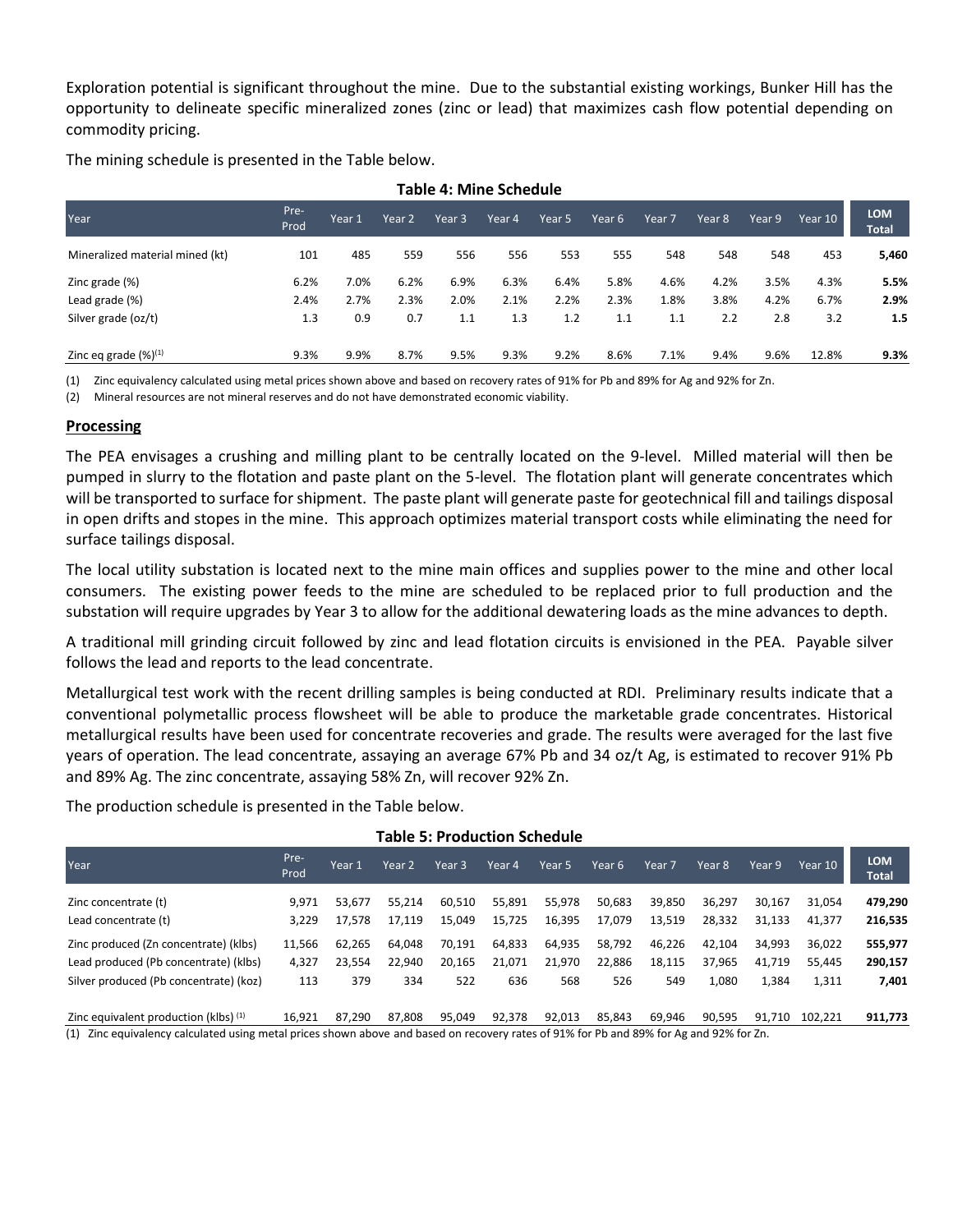# **Operating Costs**

*Cash costs and AISC per payable pound of zinc sold are non-GAAP financial measures. Please see "Cautionary Note Regarding Non-GAAP Measures".*

Mine operating costs are based on experienced local contract labor and equipment for mining operations. A zero-based efficiency and cost estimate was completed based on current underground contractors' rates and guidance benchmarked against other like operations. Electrical power costs are based on scheduled projected loads applying an estimated power factor correction and applicable Avista Utilities rates for all projected mine, milling and site operations. Mining costs are based on cut and fill techniques in the Newgard, Quill and UTZ mineralzones, and LHOS in the remaining deposits.

Mill operating costs are within guidance resulting from bench marking similar mill operations in north Idaho. Mine site general and administrative (G&A) costs are determined based on anticipated staffing levels and similar compensation compatible with area salaries.

**Table 6: Operating Costs**

|                               |        |        |        | Table 6: Operating Costs |        |        |        |        |        |         |                            |
|-------------------------------|--------|--------|--------|--------------------------|--------|--------|--------|--------|--------|---------|----------------------------|
| Year                          | Year 1 | Year 2 | Year 3 | Year 4                   | Year 5 | Year 6 | Year 7 | Year 8 | Year 9 | Year 10 | <b>LOM</b><br><b>Total</b> |
| Mining $(\frac{5}{t})$        | 70     | 64     | 62     | 61                       | 57     | 61     | 52     | 51     | 50     | 51      | 58                         |
| Processing (\$/t)             | 15     | 15     | 15     | 15                       | 15     | 15     | 15     | 15     | 15     | 15      | 15                         |
| G&A(5/t)                      | 6      | 6      | 6      | 6                        | 6      | 6      | 6      | 6      | 6      |         | 6                          |
| Opex - total (\$/t)           | 91     | 84     | 83     | 82                       | 78     | 81     | 72     | 72     | 71     | 73      | 78                         |
| Sustaining capex (\$/t)       | 14     | 8      | 10     | 9                        | 18     | 19     | 15     | 17     | 19     | 9       | 14                         |
| Cash costs (\$/lb Zn payable) | 0.68   | 0.75   | 0.67   | 0.64                     | 0.61   | 0.69   | 0.73   | 0.14   | (0.18) | (0.60)  | 0.49                       |
| AISC (\$/lb Zn payable)       | 0.81   | 0.83   | 0.76   | 0.73                     | 0.79   | 0.90   | 0.93   | 0.40   | 0.17   | (0.47)  | 0.65                       |

Annual and LOM cost metrics are presented in the Table below.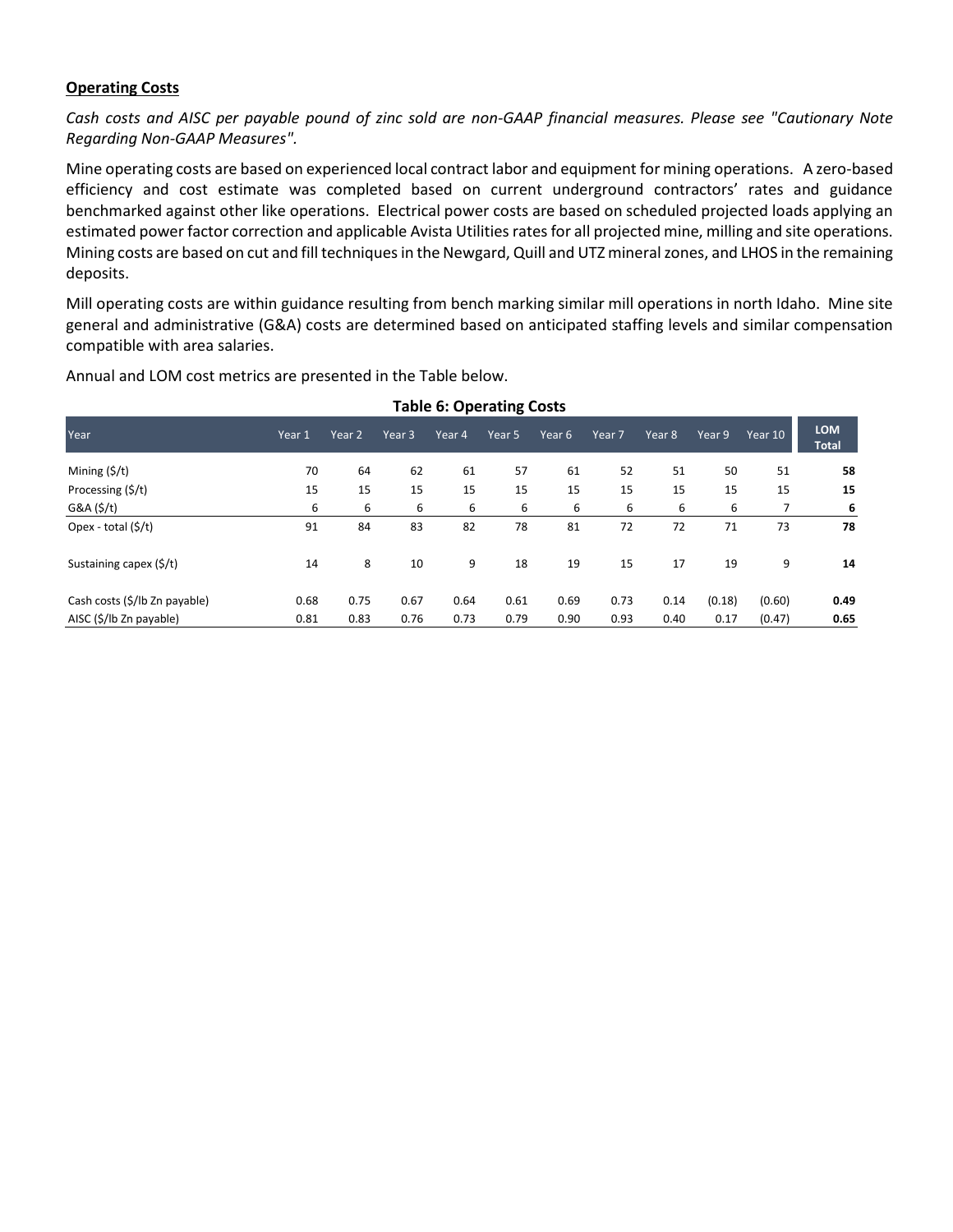#### **Cash Flow & Valuation**

*EBITDA, pre-tax cash flow and cash flow are non-GAAP financial measures. Please see "Cautionary Note Regarding Non-GAAP Measures".*

The project is expected to generate pre-tax free cash flow of \$191 million over its 10-year mine life and \$154 million on an after-tax basis. The Company expects to reinvest a portion of its pre-tax cash flows on its high-grade silver program, which may reduce the tax assumptions accounted for in the project economics. Annual free cash flow increases in later years of the mine plan due to higher silver grades at deeper elevations. The Company's goal is to significantly increase the free cash flow in earlier years based on its ongoing high-grade silver exploration program.

The financial summary is presented in the Table below.

| Year <sup>(1)</sup> (in \$'000)                              | Initial<br>Capex  | Year 1    | Year 2    | Year 3    | Year 4    | Year 5    | Year 6    | Year 7    | Year 8    | Year 9    | Year 10   | <b>LOM</b><br><b>Total</b> |
|--------------------------------------------------------------|-------------------|-----------|-----------|-----------|-----------|-----------|-----------|-----------|-----------|-----------|-----------|----------------------------|
| Zinc revenue                                                 |                   | 50,286    | 62,607    | 68,612    | 63,374    | 63,474    | 57,469    | 45,186    | 41,157    | 34,206    | 35,212    | 521,583                    |
| Lead revenue                                                 |                   | 17,065    | 19,614    | 17,241    | 18,016    | 18,784    | 19,567    | 15,489    | 32,460    | 35,669    | 47,406    | 241,311                    |
| Silver revenue                                               |                   | 6,014     | 6,344     | 9,916     | 12,076    | 10,799    | 9,986     | 10,426    | 20,516    | 26,293    | 24,917    | 137,286                    |
| Gross revenue                                                |                   | 73,365    | 88,564    | 95,769    | 93,467    | 93,057    | 87,022    | 71,100    | 94,133    | 96,168    | 107,534   | 900,181                    |
| Smelter charges and freight                                  |                   | (16, 360) | (19, 914) | (21, 014) | (20, 082) | (20, 205) | (18,906)  | (15,050)  | (18, 692) | (18, 147) | (21, 048) | (189, 419)                 |
| Net smelter return                                           |                   | 57,006    | 68,650    | 74,755    | 73,385    | 72,851    | 68,116    | 56,050    | 75,440    | 78,021    | 86,486    | 710,762                    |
| Mining costs                                                 |                   | (28,048)  | (35, 546) | (34, 674) | (34,057)  | (31,709)  | (33,979)  | (28, 424) | (28, 011) | (27, 457) | (22, 981) | (304, 887)                 |
| Processing costs                                             |                   | (5,831)   | (8, 132)  | (8, 100)  | (8,095)   | (8,052)   | (8,089)   | (7, 985)  | (7,985)   | (7,985)   | (6, 757)  | (77, 011)                  |
| G&A costs                                                    |                   | (2,369)   | (3, 172)  | (3, 171)  | (3, 171)  | (3, 169)  | (3, 171)  | (3, 167)  | (3, 167)  | (3, 167)  | (3, 121)  | (30, 845)                  |
| <b>EBITDA</b>                                                |                   | 20,757    | 21,800    | 28,810    | 28,063    | 29,922    | 22,877    | 16,474    | 36,277    | 39,411    | 53,627    | 298,018                    |
| Sustaining capex                                             |                   | (5,690)   | (4,480)   | (5,736)   | (5, 185)  | (9,888)   | (10, 631) | (7, 978)  | (9,501)   | (10, 252) | (4, 161)  | (73, 503)                  |
| Initial capex                                                | (42, 034)         |           |           |           |           |           |           |           |           |           |           | (42, 034)                  |
| Land & salvage value                                         |                   |           |           |           |           |           |           |           |           |           | 8,463     | 8,463                      |
| Pre-tax free cash flow                                       | (42, 034)         | 15,067    | 17,321    | 23,074    | 22,878    | 20,034    | 12,246    | 8,495     | 26,775    | 29,159    | 57,929    | 190,944                    |
| <b>Taxes</b>                                                 | (319)             | (1, 351)  | (2, 366)  | (4, 129)  | (3,818)   | (3, 344)  | (1, 283)  | (312)     | (5,896)   | (6,074)   | (7,909)   | (36, 800)                  |
| Free cash flow                                               | (42, 354)         | 13,716    | 14,954    | 18,945    | 19,060    | 16,690    | 10,964    | 8,184     | 20,879    | 23,085    | 50,021    | 154,144                    |
| <b>Annual metrics -</b><br>post initial capex <sup>(2)</sup> |                   |           |           |           |           |           |           |           |           |           |           |                            |
| Gross revenue                                                |                   | 98,675    | 87,973    | 91,042    | 96,740    | 91,548    | 83,042    | 76,858    | 94,642    | 99,010    | 80,651    | 900,181                    |
| <b>EBITDA</b>                                                |                   | 28,548    | 21,397    | 26,116    | 30,849    | 28,161    | 21,276    | 21,424    | 37,060    | 42,965    | 40,220    | 298,018                    |
| Pre-tax free cash flow                                       |                   | 22,649    | 16,017    | 21,324    | 23,357    | 18,087    | 11,308    | 13,065    | 27,371    | 36,352    | 43,447    | 232,978                    |
| Free cash flow                                               |                   | 20,707    | 13,210    | 17,273    | 19,658    | 15,258    | 10,269    | 11,358    | 21,431    | 29,819    | 37,516    | 196,498                    |
| <b>NPV (5%)</b><br><b>NPV (8%)</b>                           | 100,737<br>78,355 |           |           |           |           |           |           |           |           |           |           |                            |
| <b>IRR (%)</b>                                               | 46.2%             |           |           |           |           |           |           |           |           |           |           |                            |
| Payback (years)                                              | 2.5               |           |           |           |           |           |           |           |           |           |           |                            |

**Table 7: Cash Flow & Valuation**

(1) Initial capex period is expressed on a 15 month basis; "Year 1" is expressed on a 9 month basis; all other years expressed on a 12 month basis. (2) All metrics expressed on a 12 month basis, beginning after the 15 month initial capex period.

Note: all figures expressed in USD 000's unless otherwise stated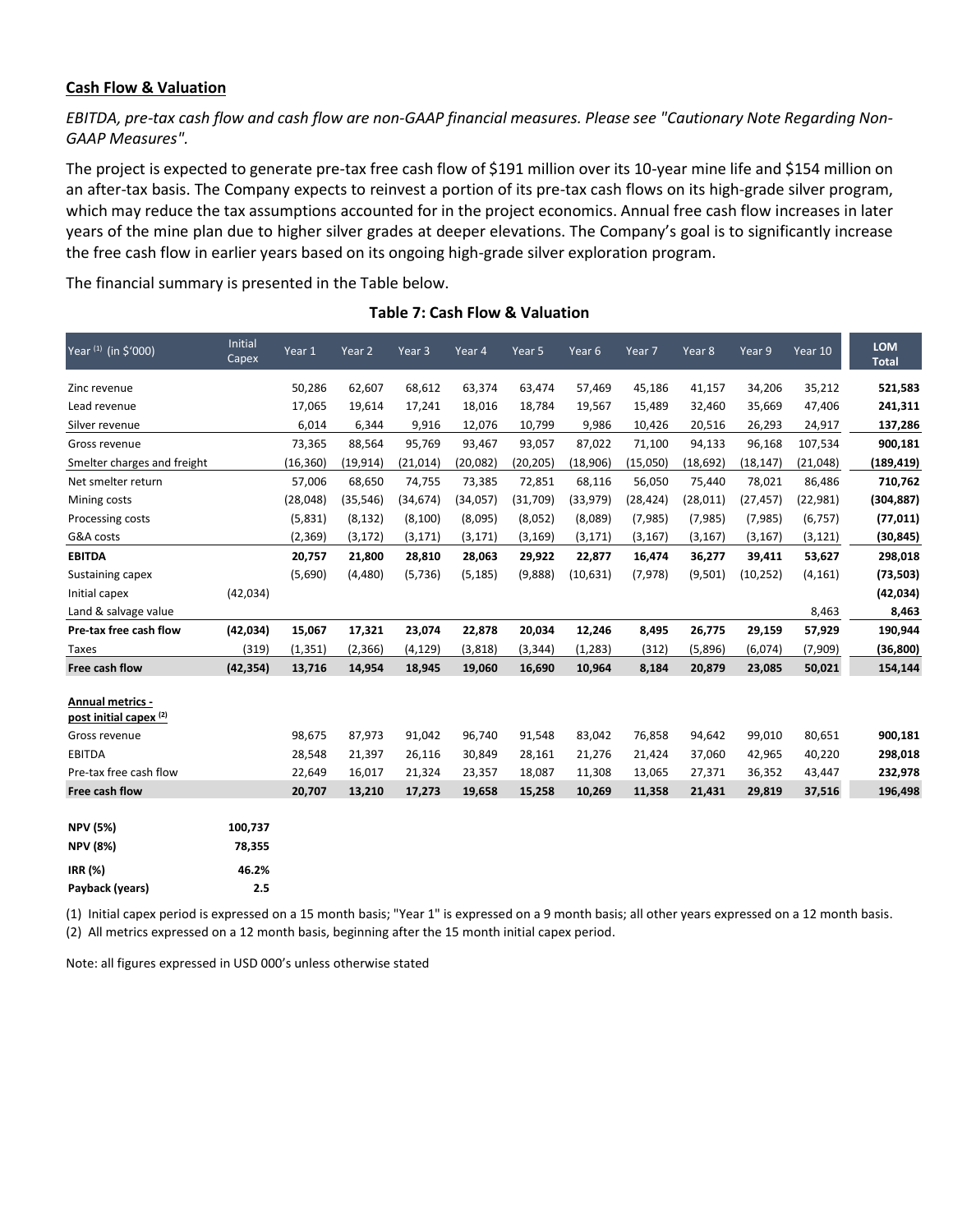# **Sensitivities**

The tables below summarize the after-tax sensitivities of NPV and IRR, with respect to metal prices and costs.

|                         |                                                | <b>Metal Prices</b> |                                                        |      |                    |        |      |                           |                  |        | <b>Operating &amp; Capital Costs</b> |        |                        |     |     |  |  |  |
|-------------------------|------------------------------------------------|---------------------|--------------------------------------------------------|------|--------------------|--------|------|---------------------------|------------------|--------|--------------------------------------|--------|------------------------|-----|-----|--|--|--|
|                         | Zinc Price (\$/lb)                             |                     |                                                        |      |                    |        |      |                           |                  |        |                                      |        | Operating Costs (+/-%) |     |     |  |  |  |
|                         | 0.95<br>1.05<br>1.15<br>43<br>0.70<br>10<br>71 |                     |                                                        |      |                    | 1.25   | 1.35 |                           |                  |        | $-20%$                               | $-10%$ | 0%                     | 10% | 20% |  |  |  |
|                         |                                                | 98                  | 125                                                    |      |                    | $-20%$ | 183  | 151                       | 120              | 89     | 58                                   |        |                        |     |     |  |  |  |
| <b>NPV (5%)</b><br>(SM) | Lead                                           | 0.80                | 29                                                     | 58   | 86                 | 113    | 141  |                           | Total<br>Capital | $-10%$ | 173                                  | 142    | 110                    | 79  | 48  |  |  |  |
|                         | Price                                          | 0.90                | 45                                                     | 73   | 101                | 128    | 156  | Costs                     | $\mathbf 0$      | 163    | 132                                  | 101    | 69                     | 38  |     |  |  |  |
|                         | (5/lb)                                         | 1.00                | 61                                                     | 88   | 116                | 144    | 172  |                           | (+/-<br>%)       | 10%    | 154                                  | 122    | 91                     | 60  | 28  |  |  |  |
|                         |                                                | 1.10                | 76                                                     | 104  | 131                | 155    | 187  |                           | 20%              | 144    | 113                                  | 81     | 50                     | 19  |     |  |  |  |
|                         |                                                |                     |                                                        |      | Zinc Price (\$/lb) |        |      |                           |                  |        |                                      |        | Operating Costs (+/-%) |     |     |  |  |  |
|                         |                                                |                     | 0.95                                                   | 1.05 | 1.15               | 1.25   | 1.35 |                           |                  |        | $-20%$                               | $-10%$ | 0%                     | 10% | 20% |  |  |  |
|                         |                                                | 0.70                | 9%                                                     | 22%  | 35%                | 48%    | 62%  |                           |                  | $-20%$ | 94%                                  | 79%    | 63%                    | 47% | 32% |  |  |  |
| <b>IRR (%)</b>          | Lead                                           | 0.80                | 15%                                                    | 28%  | 41%                | 54%    | 68%  | Total<br>Capital<br>Costs | $-10%$           | 82%    | 68%                                  | 54%    | 40%                    | 25% |     |  |  |  |
|                         | Price                                          | 0.90                | 21%                                                    | 33%  | 46%                | 60%    | 73%  |                           | 0                | 72%    | 59%                                  | 46%    | 33%                    | 20% |     |  |  |  |
|                         | (5/lb)                                         | 1.00                | $(+/-$<br>52%<br>10%<br>27%<br>39%<br>65%<br>79%<br>%) |      | 64%                | 52%    | 40%  | 28%                       | 16%              |        |                                      |        |                        |     |     |  |  |  |
|                         |                                                | 1.10                | 32%                                                    | 44%  | 57%                | 71%    | 85%  |                           |                  | 20%    | 56%                                  | 45%    | 34%                    | 23% | 12% |  |  |  |

# **Table 8: Sensitivities**

#### **UPCOMING EVENTS**

# **HC Wainwright Mining Conference**

Bunker Hill presentation: April 20, 2021 at 1:30PM ET / 10:30AM PT Join Us: [REGISTER NOW](https://hcwevents.com/mining/)

#### **121 Mining Investment Americas**

April 27-29, 2021 <https://www.weare121.com/121mininginvestment-new-york/>

# **QUALIFIED PERSON**

MineTech developed the mine infrastructure, capital expenditures and operating expenditures related portions of the PEA, as well as portions of the mine plan and operating schedules in coordination with RDA and Pro Solv Consulting, LLC. Robert Todd, P.E. is a Principal of MineTech, a registered engineer in Idaho, consultant to the Company and an independent "qualified person" as defined by NI 43-101.

Mr. Scott E. Wilson, CPG, President of RDA and a consultant to the Company, is an independent "qualified person" as defined by NI 43-101 and is acting as the qualified person for the Company. He has reviewed and approved the technical information summarized in this news release.

The qualified persons have verified the information disclosed herein, including the sampling, preparation, security and analytical procedures underlying such information, and are not aware of any significant risks and uncertainties that could be expected to affect the reliability or confidence in the information discussed herein.

# **ABOUT BUNKER HILL MINING CORP.**

Under new Idaho-based leadership, Bunker Hill Mining Corp. intends to sustainably restart and develop the Bunker Hill Mine as the first step in consolidating a portfolio of North American precious-metal assets with a focus on silver.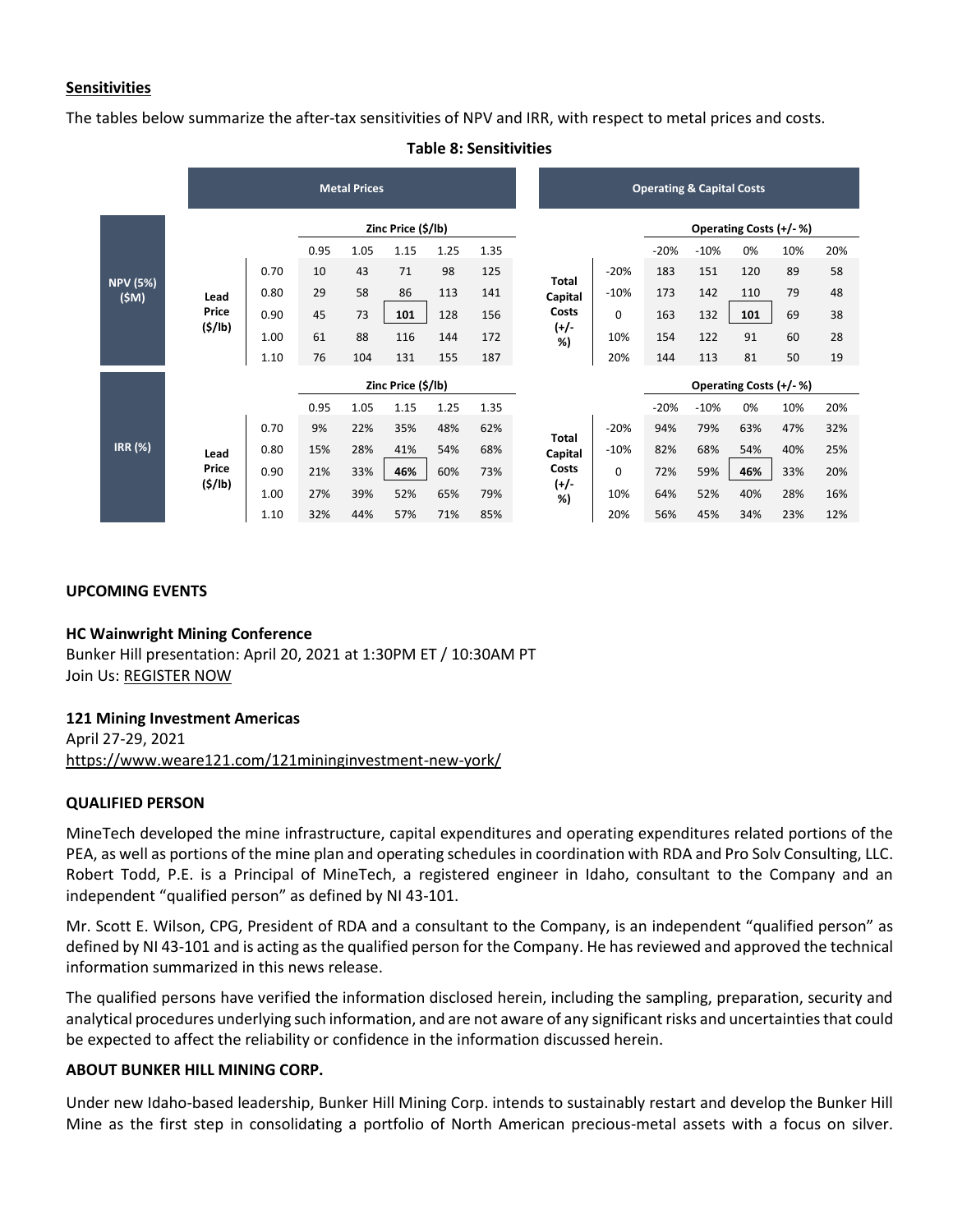Information about the Company is available on its website, [www.bunkerhillmining.com,](http://www.bunkerhillmining.com/) or under the Company's profile on SEDAR at [www.sedar.com](http://www.sedar.com/) and on EDGAR at [www.sec.gov.](http://www.sec.gov/)

For additional information contact: ir@bunkerhillmining.com

# **CAUTIONARY STATEMENTS**

*Certain statements in this news release are forward-looking and involve a number of risks and uncertainties. Such forward-looking statements are within the meaning of that term in Section 27A of the Securities Act of 1933, as amended, and Section 21E of the Securities Exchange Act of 1934, as amended, as well as within the meaning of the phrase 'forward-looking information' in the Canadian Securities Administrators' National Instrument 51-102 – Continuous Disclosure Obligations. Forward-looking statements are not comprised of historical facts. Forward-looking statements include estimates and statements that describe the Company's future plans, objectives or goals, including words to the effect that the Company or management expects a stated condition or result to occur. Forward-looking statements may be identified by terminology such as "may", "will", "could", "should", "expect", "plan", "anticipate", "believe", "intend", "estimate", "projects", "predict", "potential", "continue" or other similar expressions concerning matters that are not historical facts.*

*Since forward-looking statements are based on assumptions and address future events and conditions, by their very nature they involve inherent risks and uncertainties. Although these statements are based on information currently available to the Company, the Company provides no assurance that actual results will meet management's expectations. Risks, uncertainties and other factors involved with forward-looking information could cause actual events, results, performance, prospects and opportunities to differ materially from those expressed or implied by such forward-looking information. The key risks and uncertainties include, but are not limited to: local and global political and economic conditions; governmental and regulatory requirements and actions by governmental authorities, including changes in government policy, government ownership requirements, changes in environmental, tax and other laws or regulations and the interpretation thereof; developments with respect to the coronavirus disease 2019 ("COVID-19") pandemic, including the duration, severity and scope of the pandemic and potential impacts on mining operations; and other risk factors detailed from time to time in the Company's reports filed on SEDAR and EDGAR.* 

*Forward-looking information and statements in this news release include statements concerning, among other things: the potential of the Bunker Hill Mine to be re-started rapidly as a low-cost, long life, sustainable operation based on the results of the PEA; the PEA representing robust financial returns; the potential of the restart plan to create jobs, ensure long-term environmental-management partnerships, and drive the long-term development of the Bunker Hill Mine's resources; the timing for filing the PEA technical report; the timing, amount and duration of future production; future cash costs and AISC; commodity prices; the estimated capital and operating costs; the Company's ability to discover new mineralization; the Company's ability to self-fund high-grade silver exploration efforts to further increase cash flow margins; the timing for the Company's progression of further technical studies and project finance discussions; potential sustainability impacts based on the results of the PEA, including the Bunker Hill Mine's development and operations generating new jobs in Shoshone County, with such job creation having the potential to reduce unemployment in the county, procurement by the Bunker Hill Mine injecting additional funds into the local economy annually, and the Bunker Hill Mine achieving carbon neutrality in year one of operations and maintaining a minimal environmental footprint for the LOM; the potential for a reduction in the production of acid rock drainage; the potential for a reduction in the challenge and cost of water management; LOM capital improvements; metal recoveries; the Company's plans to reinvest a portion of its pre-tax cash flows on its high-grade silver program; the Company's goal to significantly increase free cash flow in the earlier years of the PEA based on its ongoing high-grade silver exploration program; the estimates of free cash flow, net present value and economic returns from the Bunker Hill Mine based on the results of the PEA; opportunities to increase the economics of the Bunker Hill Mine; our plans and expectations for the Bunker Hill Mine; and the Company's intentions regarding its objectives, goals or future plans and statements. Factors that could cause actual results to differ materially from such forward-looking information include, but are not limited to: the ability to predict and counteract the effects of COVID-19 on the business of the Company, including but not limited to the effects of COVID-19 on the price of commodities, capital market conditions, restriction on labor and international travel and supply chains; failure to identify mineral resources; failure to convert estimated mineral resources to reserves; the inability to complete a feasibility study which recommends a production decision; the preliminary nature of metallurgical test results; delays*